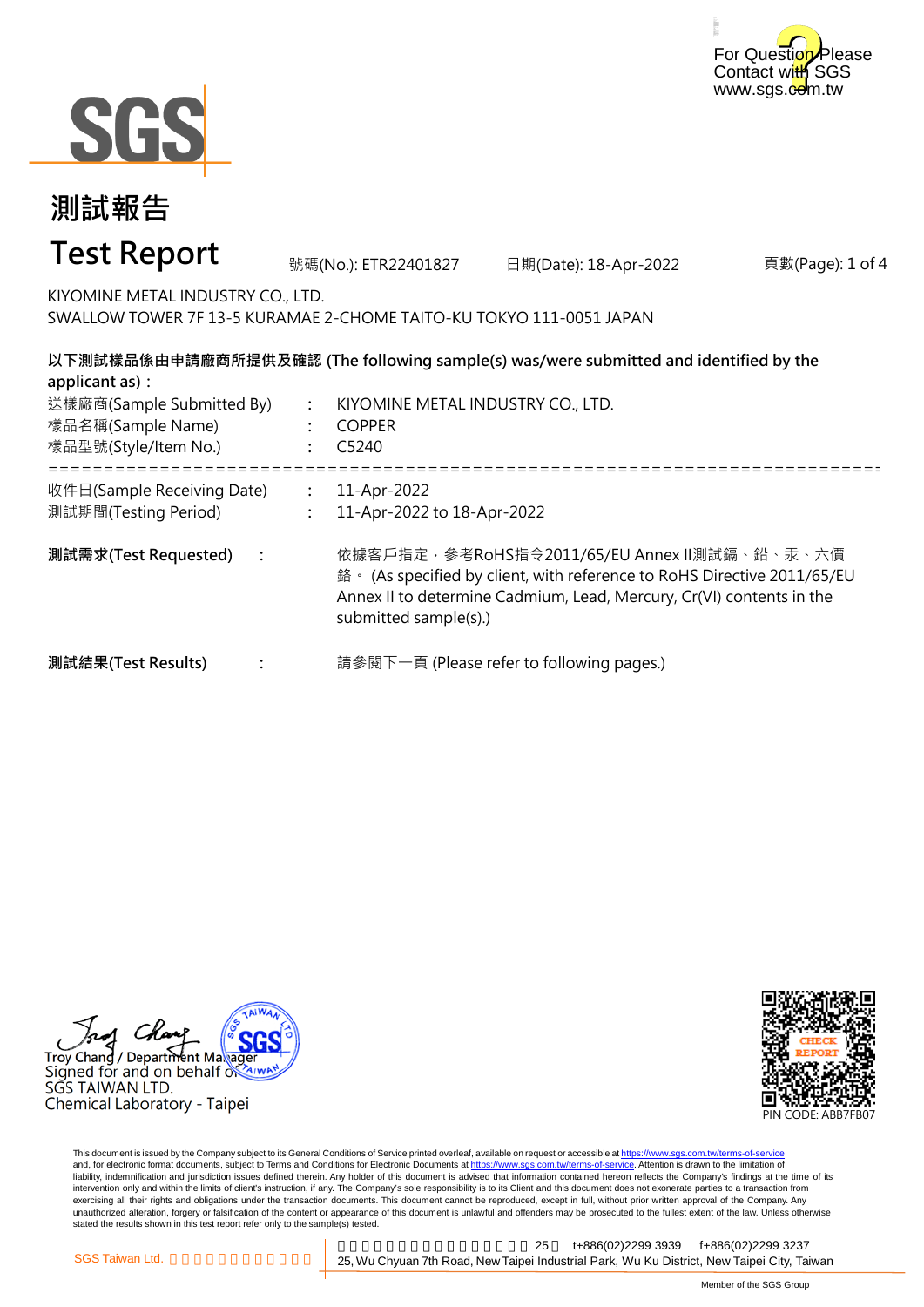

# **測試報告**

### **Test Report**

號碼(No.): ETR22401827 日期(Date): 18-Apr-2022 頁數(Page): 2 of 4

KIYOMINE METAL INDUSTRY CO., LTD. SWALLOW TOWER 7F 13-5 KURAMAE 2-CHOME TAITO-KU TOKYO 111-0051 JAPAN

### **測試部位敘述 (Test Part Description)**

No.1 **:** 銅色金屬 (COPPER COLORED METAL)

#### **測試結果 (Test Results)**

| 測試項目                                  | 測試方法                                                                   | 單位                      | <b>MDL</b>     | 結果       |
|---------------------------------------|------------------------------------------------------------------------|-------------------------|----------------|----------|
| (Test Items)                          | (Method)                                                               | (Unit)                  |                | (Result) |
|                                       |                                                                        |                         |                | No.1     |
| 鎘 (Cd) (Cadmium (Cd)) (CAS No.: 7440- | 參考IEC 62321-5: 2013, 以感應耦合電漿發射光                                        | mg/kg                   | 2              | n.d.     |
| $43-9$                                | 譜儀分析。(With reference to IEC 62321-5:                                   |                         |                |          |
|                                       | 2013, analysis was performed by ICP-OES.)                              |                         |                |          |
|                                       | 鉛 (Pb) (Lead (Pb)) (CAS No.: 7439-92-1) 參考IEC 62321-5: 2013,以感應耦合電漿發射光 | mg/kg                   | $\overline{2}$ | 21.5     |
|                                       | 譜儀分析。(With reference to IEC 62321-5:                                   |                         |                |          |
|                                       | 2013, analysis was performed by ICP-OES.)                              |                         |                |          |
| 汞 (Hg) (Mercury (Hg)) (CAS No.: 7439- | 參考IEC 62321-4: 2013+ AMD1: 2017, 以感應耦                                  | mg/kg                   | 2              | n.d.     |
| $97-6$                                | 合電漿發射光譜儀分析。(With reference to IEC                                      |                         |                |          |
|                                       | 62321-4: 2013+ AMD1: 2017, analysis was                                |                         |                |          |
|                                       | performed by ICP-OES.)                                                 |                         |                |          |
| 六價鉻 (Hexavalent Chromium) Cr(VI)      | 參考IEC 62321-7-1: 2015, 以紫外光-可見光分光                                      | $\mu$ g/cm <sup>2</sup> | 0.1            | n.d.     |
| (CAS No.: 18540-29-9) (#2)            | 光度計分析。(With reference to IEC 62321-7-1:                                |                         |                |          |
|                                       | 2015, analysis was performed by UV-VIS.)                               |                         |                |          |

#### **備註(Note):**

1. mg/kg = ppm;0.1wt% = 0.1% = 1000ppm

2. MDL = Method Detection Limit (方法偵測極限值)

- 3. n.d. = Not Detected (未檢出) ; 小於MDL / Less than MDL
- 4. (#2) =

a. 當六價鉻結果大於0.13 μg/cm<sup>2</sup>,表示樣品表層含有六價鉻。(The sample is positive for Cr(VI) if the Cr(VI) concentration is greater than 0.13 µg/cm². The sample coating is considered to contain Cr(VI).) b. 當六價鉻結果為n.d. (濃度小於0.10 μg/cm<sup>2</sup>), 表示表層不含六價鉻。(The sample is negative for Cr(VI) if Cr(VI) is n.d. (concentration less than 0.10 µg/cm²). The coating is considered a non-Cr(VI) based coating) c. 當六價鉻結果介於 0.10 及 0.13 µg/cm² 時,無法確定塗層是否含有六價鉻。(The result between 0.10 µg/cm² and 0.13 µg/cm² is considered to be inconclusive - unavoidable coating variations may influence the determination.)

This document is issued by the Company subject to its General Conditions of Service printed overleaf, available on request or accessible at https://www.sgs.com.tw/terms-of-service and, for electronic format documents, subject to Terms and Conditions for Electronic Documents at https://www.sgs.com.tw/terms-of-service. Attention is drawn to the limitation of liability, indemnification and jurisdiction issues defined therein. Any holder of this document is advised that information contained hereon reflects the Company's findings at the time of its intervention only and within the limits of client's instruction, if any. The Company's sole responsibility is to its Client and this document does not exonerate parties to a transaction from exercising all their rights and obligations under the transaction documents. This document cannot be reproduced, except in full, without prior written approval of the Company. Any unauthorized alteration, forgery or falsification of the content or appearance of this document is unlawful and offenders may be prosecuted to the fullest extent of the law. Unless otherwise stated the results shown in this test report refer only to the sample(s) tested.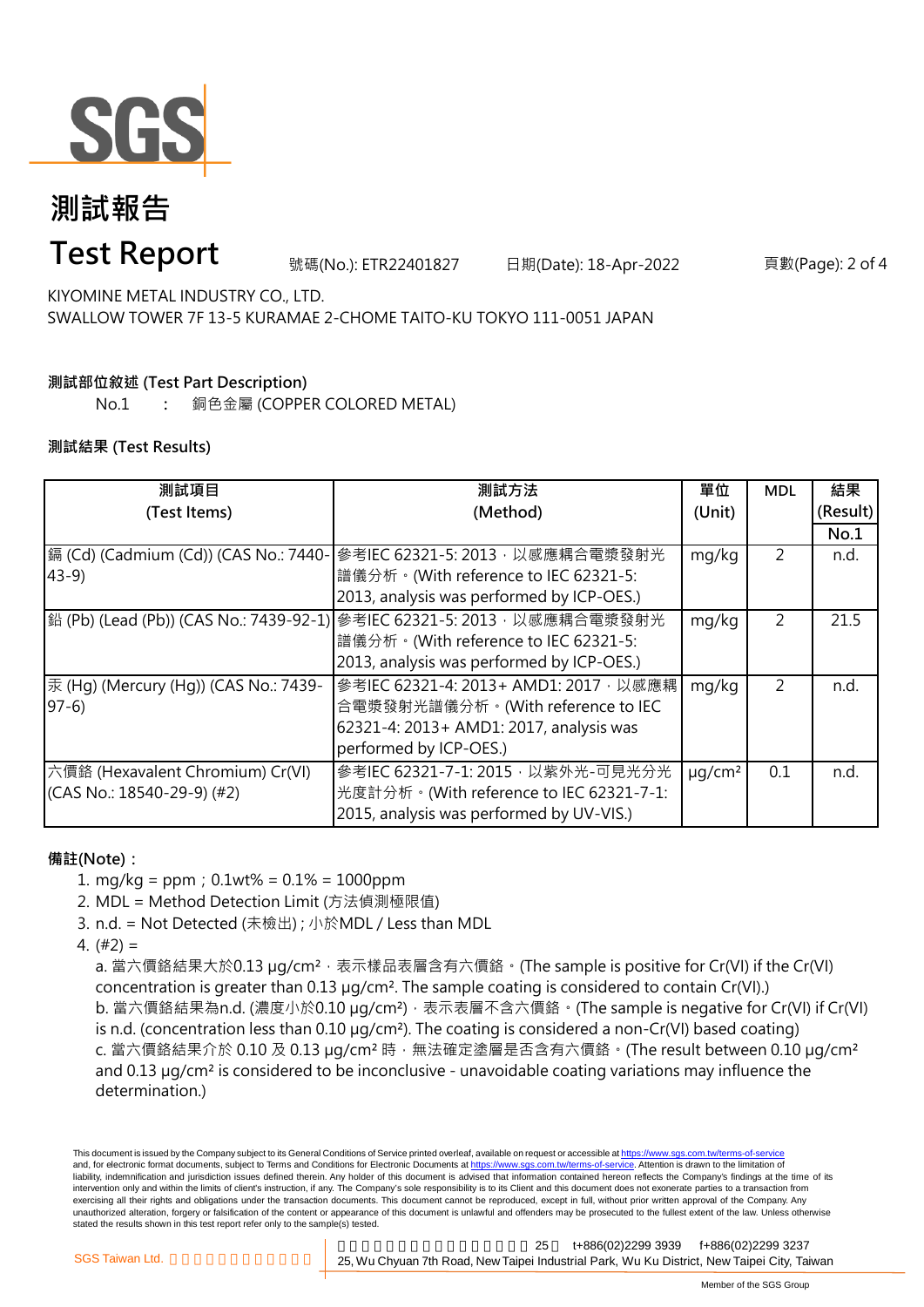

## **測試報告 Test Report**

號碼(No.): ETR22401827 日期(Date): 18-Apr-2022 頁數(Page): 3 of 4

KIYOMINE METAL INDUSTRY CO., LTD. SWALLOW TOWER 7F 13-5 KURAMAE 2-CHOME TAITO-KU TOKYO 111-0051 JAPAN

#### **重金屬流程圖 / Analytical flow chart of Heavy Metal**

根據以下的流程圖之條件,樣品已完全溶解。(六價鉻測試方法除外)

These samples were dissolved totally by pre-conditioning method according to below flow chart. ( $Cr^{6+}$  test method excluded)



This document is issued by the Company subject to its General Conditions of Service printed overleaf, available on request or accessible at https://www.sgs.com.tw/terms-of-service and, for electronic format documents, subject to Terms and Conditions for Electronic Documents at https://www.sgs.com.tw/terms-of-service. Attention is drawn to the limitation of liability, indemnification and jurisdiction issues defined therein. Any holder of this document is advised that information contained hereon reflects the Company's findings at the time of its intervention only and within the limits of client's instruction, if any. The Company's sole responsibility is to its Client and this document does not exonerate parties to a transaction from exercising all their rights and obligations under the transaction documents. This document cannot be reproduced, except in full, without prior written approval of the Company. Any<br>unauthorized alteration, forgery or falsif stated the results shown in this test report refer only to the sample(s) tested.